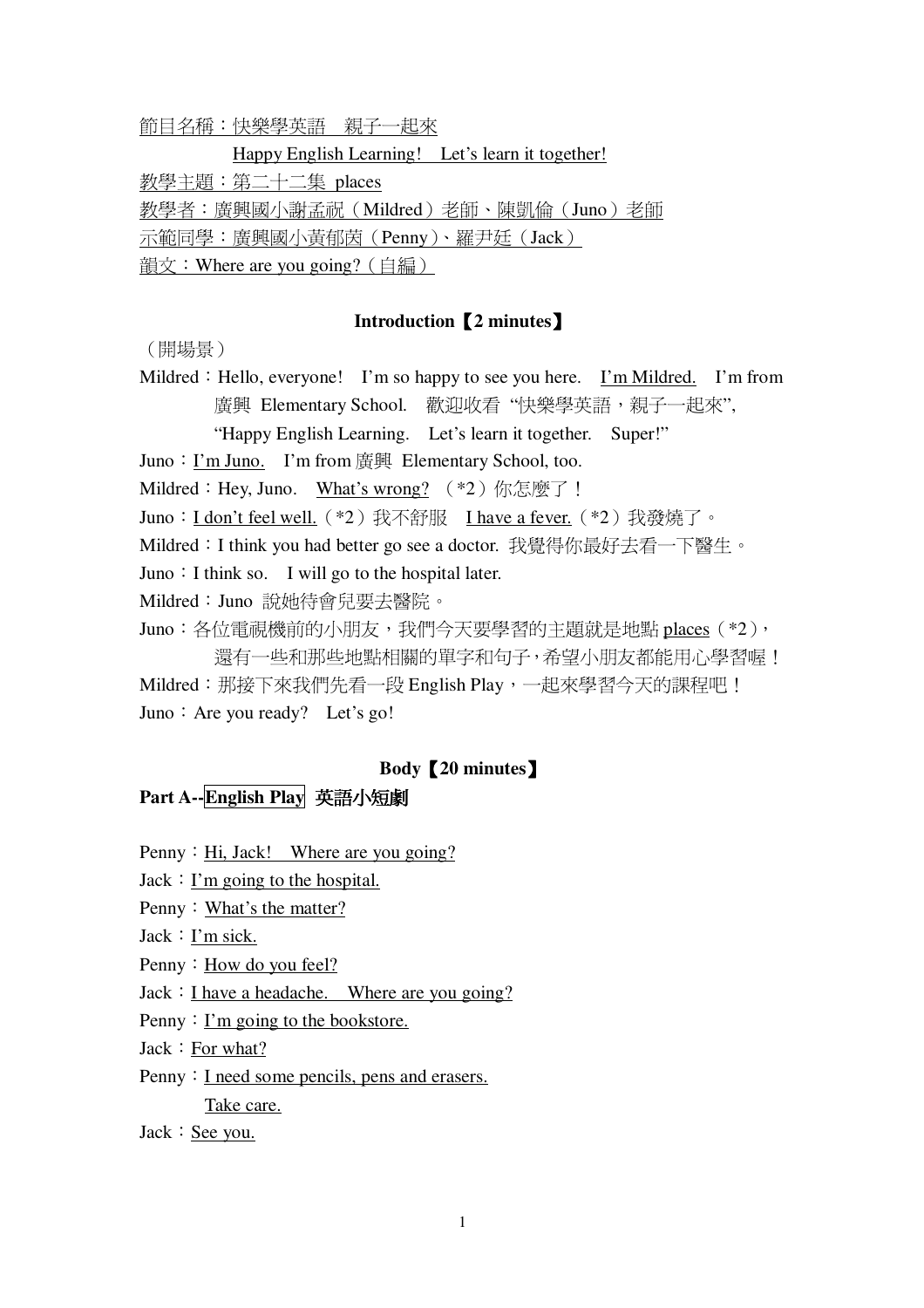## Part B -- 單字教學

Juno: 在前面的 VCR 中, Penny 和 Jack 在街上碰面, 兩人打招呼後, Penny 問 Jack "Where are you going?"小朋友,當你要問別人要去哪裡時,你可 以說 "Where are you going?"(\*2), Jack 回答 I'm going to the hospital.(\*2)我要去醫院。

Mildred: hospital, h-o-s-p-i-t-a-l, hospital.醫院

- Juno:這時, Penny 看到 Jack 不舒服, 就問他 What's wrong? (\*2) 當你看到 別人不舒服時,你也可以問他: What's the matter? (\*2) Jack 就回答 I don't feel well.  $(*2)$
- Mildred:我覺得不舒服。
- Juno: 也可以說 I feel terrible. (\*2)
- Mildred:我覺得很糟。
- Juno:  $\overrightarrow{\mathbf{w}}$ . I feel sick. (\*2)
- Mildred:我覺得我病了。
- Juno: 接著 Jack 又說 I have a headache. (\*2)
- Mildred: 我頭痛。那如果發燒, 要怎麼說?
- Juno: 可以說 I have a fever. (\*2)
- Mildred: 那牙齒痛呢?
- Juno: 可以說 I have a toothache.  $(*2)$
- Mildred: 接著, Jack 也問 Penny: Where are you going?(\*2), Penny 回答: I'm going to the bookstore.(\*2)我要去書店。
- Juno: bookstore, b-o-o-k-s-t-o-r-e, bookstore 書店
- Mildred: Jack 好奇地想知道 Penny 去 bookstore 做什麼, 就問她 For what? (\*2) 做什麼? Penny 回答: I need some pens, pencils and erasers. (\*2) 我需要 冒些原子筆、鉛筆和橡皮擦。
- Juno: 那還有一些常見的文具,像尺怎麼說?
- Mildred : ruler  $(*2)$
- Juno: 那彩色筆呢?
- Mildred : marker  $(*2)$
- Juno: 那書呢?
- Mildred :  $book$  (\*2)
- Juno: 最後, 兩人互相道別, Penny 說 Take care. (\*2) 保重喔! Jack 說 See you. (\*2) 此外,再見的說法還有 Goodbye. (\*2) Bye-bye. (\*2) 和 So long.  $(*2)$
- Mildred: 除了前面提到的 hospital 和 bookstore 外, 你們一定很喜歡去的動物園 zoo, z-o-o, zoo 。到了 zoo 的時候, 一定會看到許多的 animals (\*2) 動 物,像elephant $(*2)$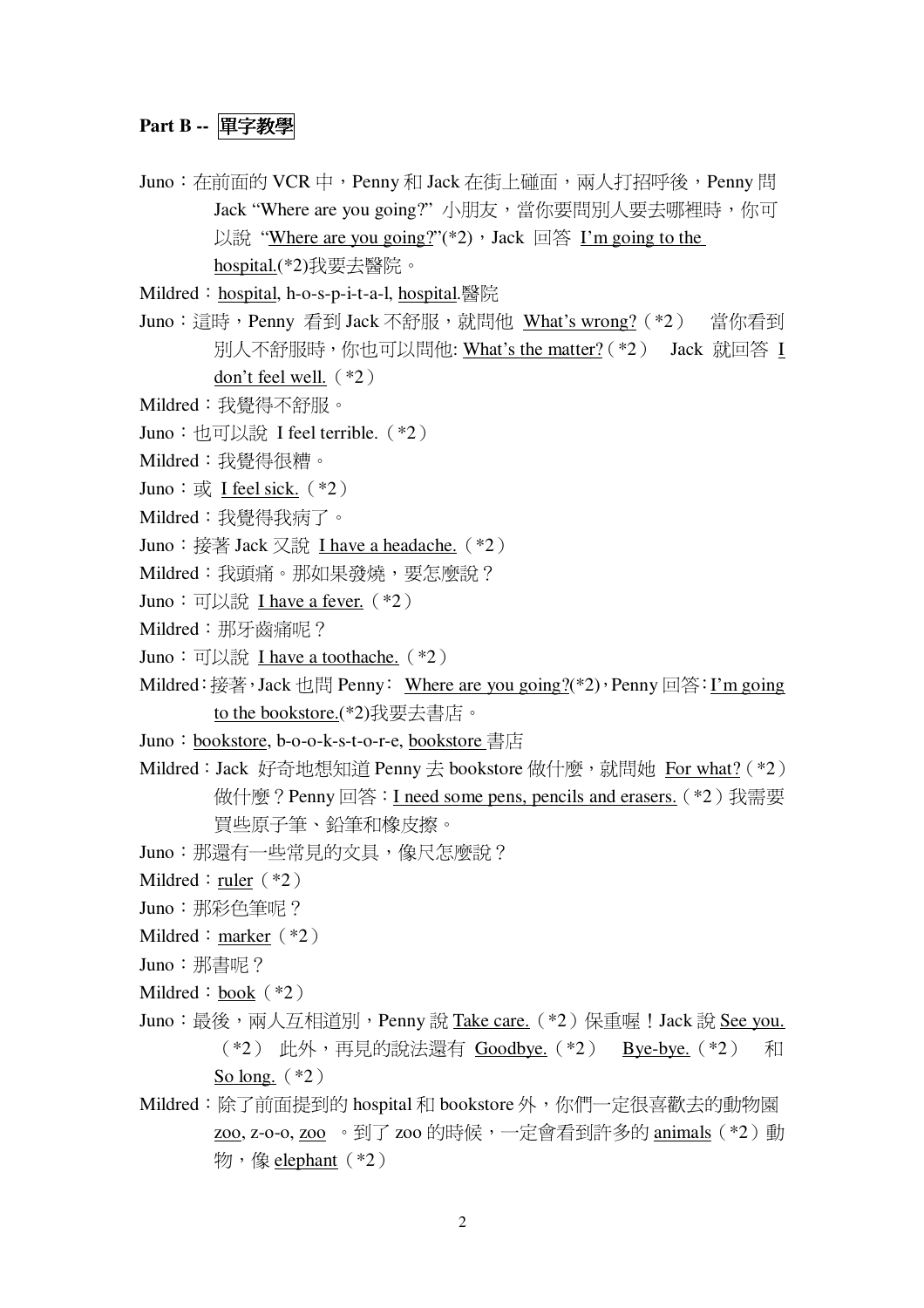```
Juno:大象。
Mildred : lion (*2)Juno: 獅子。
Mildred : tiger (*2)Juno:老虎。
Mildred: 還有 kangaroo(*2)
Juno:袋鼠。
Juno:另外,你們一定也常和媽媽去超級市場 supermarket,s-u-p-e-r-m-a-r-k-e-t,
        supermarket; supermarket \frac{1}{4} milk (\frac{1}{2})
Mildred:牛奶。
Juno: pudding (*2)Mildred: \overline{\text{f} \text{f}} .
Juno: Coke (*2)Mildred:可樂。
Juno: candy (*2)Mildred:糖果。
Mildred:像我小時候,最喜歡爸媽帶我們去 restaurant 餐廳用餐, restaurant,
        r-e-s-t-a-u-r-a-n-t, restaurant, 因為在那裡可以吃到 noodles (*2)
Juno: 麵。
Mildred : fish (*2)Juno:魚。
Mildred : chicken (*2)Juno:雞肉。
Mildred : soup (*2)Juno:湯。
Mildred : M_{\cdots} Yummy, yummy. I'm hungry now.
Juno: Me, too. Come on. Let's go.
Mildred : Where are you going?
Juno: I'm going to the train station. (*2) \nleftrightarrow \nexists train station, t-r-a-i-n s-t-a-t-i-o-n,
        train station, 其他的交通工具還有捷運站 MRT station, M-R-T s-t-a-t-i-o-n,
        MRT station, bus station, b-u-s s-t-a-t-i-o-n, bus station \triangle \bar{\texttt{H}} \text{if}Mildred: 相信電視機前的小朋友,都學會這些單字和句型了, Let's take a look at
        the VCR again.
Juno:請小朋友一邊看,一邊一起跟著 Penny 和 Jack 練習一次剛剛的英文短劇
        喔!
```
**Part C—Game Time**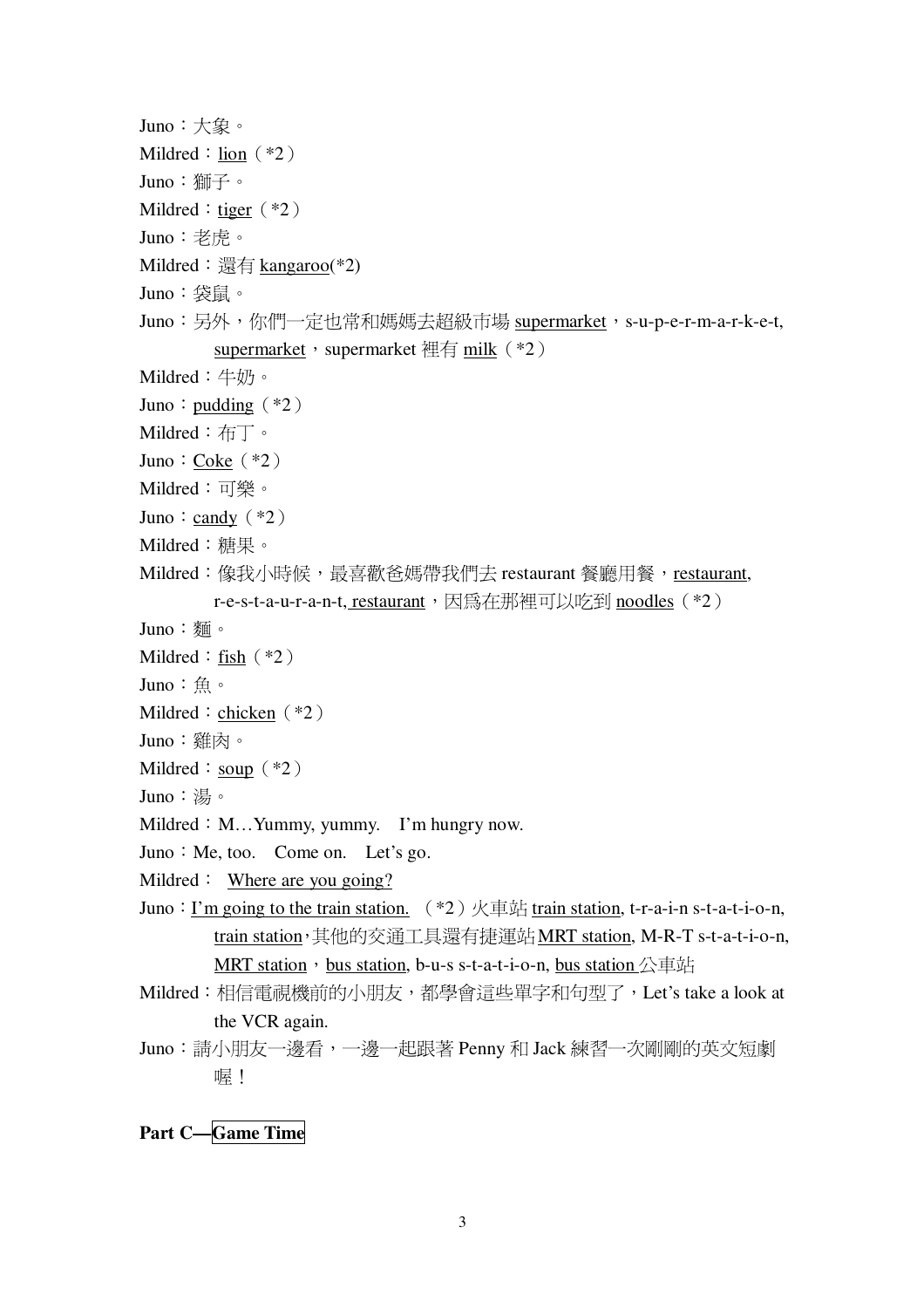Juno:小朋友,我們剛剛學了這麼多 places 的英文之後,現在我們要和 Jack 、Penny 一起來玩遊戲, 看看大家是不是都記得了喔!Jack, Penny, how do you feel so far?

Mildred: 你們覺得怎麼樣?也順便介紹一下你們自己吧!

Penny: I'm Penny. I'm from 廣興 Elementary School. I feel happy. I have learned a lot of new words and sentences. How about you, Jack?

- Jack : <u>I'm Jack.</u> I'm from 廣興 Elementary School, too. I feel excited. I want to learn some more.
- Mildred : Great. Let's play the matching game together.
- Juno: There are 12 cards.

Mildred: 總共有12張卡片。

- Juno: We have 2 hospitals, 2 zoos, 2 bookstores, 2 supermarkets, 2 restaurants, and 2 train stations.
- Mildred:裡面有2張醫院、2張動物園、2張書局、2張超級市場、2張餐廳和 2 張火車站,每一種都有一張圖和一張字。
- Juno: You can choose 2 cards each time. If you get the same ones, you get 1 point. If you get the different ones, we will cover the cards.
- Mildred: 你一次可以選2張卡, 如果兩張是一樣的圖和字, 就得一分; 如果不 一樣,卡片就蓋起來。
- Juno: OK. Lady first. Penny, choose 2 cards. 女十優先。Penny, 你選2張卡片。 Penny  $: A3$  and C2.
- Juno:  $A3$  is...
- Penny  $: zoo$ .
- Juno:  $C2$  is ...
- Penny: supermarket.
- Juno: Uh, uh! Different ones. 不一樣 That's OK. Try again later. 沒關係。Jack, it's your turn. Jack, 輪到你了。
- $Jack : A2$  and  $C1$ .
- Mildred  $: A2$  is ...
- $Jack : restaurant.$
- Mildred  $: C1$  is
- Jack: restaurant. Ya!
- Mildred: Wow, the same cards.哇, 一樣的せ! Jack gets 1 point. Penny, it's your turn. Jack 一分, Penny 該你了
- Penny  $\colon$  B2 and D3.
- Juno: Ok! B2 is ...
- Penny: hospital.
- Juno:  $D3$  is ...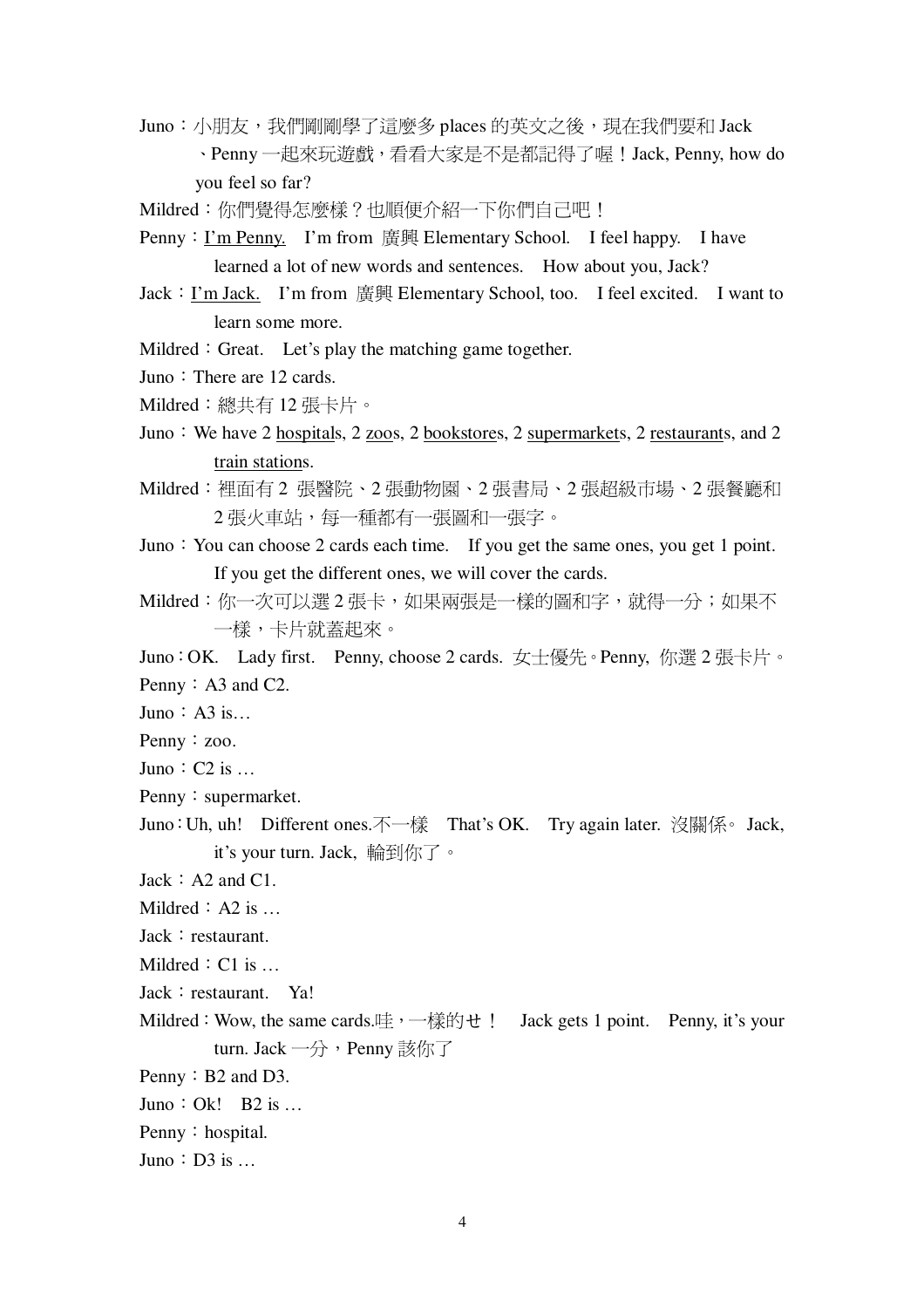- Penny: hospital.
- Juno: Bingo! Good job. 做得好。You can get one point. Penny 得一分。Jack, go ahead. Jack 繼續。
- $Jack : B1$  and  $D1$ .
- Mildred  $: Ok!$  B1 is ...
- $Jack: train station.$
- Mildred  $:D1$  is  $\ldots$
- $Jack : zoo.$
- Mildred: Too bad.糟糕,糟糕。 We will cover the cards. 卡片要蓋回去了。 Penny, it's your turn again. Penny 又輪到你了。
- Penny  $: A3$  and D1.
- Juno:  $A3$  is  $\dots$
- Penny : zoo.
- Juno:  $D1$  is  $\dots$
- Penny : zoo.
- Juno: Cool! You get one more point.酷喔!再一分。 So you have 2 points now. 所以你現在有2分了。 Jack, good luck. Jack, 祝你好運喔!
- $Jack: C3$  and  $D2$ .
- Mildred  $: C3$  is  $...$
- $Jack : bookstore.$
- Mildred  $: D2$  is  $...$
- $Jack : bookstore.$
- Mildred: Good for you. You can get 1 point. And you have 2 points, too.  $\mathcal{R}f$ 得一分。你現在也有2分了。 Penny, it's you turn. Penny, 換你了
- Penny  $:$  A1 and B1.
- Juno  $:$  A1 is  $\ldots$
- Penny: supermarket.
- Juno:  $B1$  is  $\dots$
- Penny: train station...
- Juno: That's OK. Wish you good luck next time. 沒關係, 祝你下次好運。
- $Jack: It's my turn.$  A1 and C2.
- Mildred  $:$  A1 is  $\ldots$
- $Jack: supermarket.$
- Mildred  $: C2$  is  $...$
- $Jack: supermarket.$
- Mildred: Great ! One more point. Now, you have 3 points. 太棒了 ! 又一分, 你現在已經有 3 分了 Penny, the last one for you. Penny, 最後一次。
- Penny  $\colon$  B1 and B3.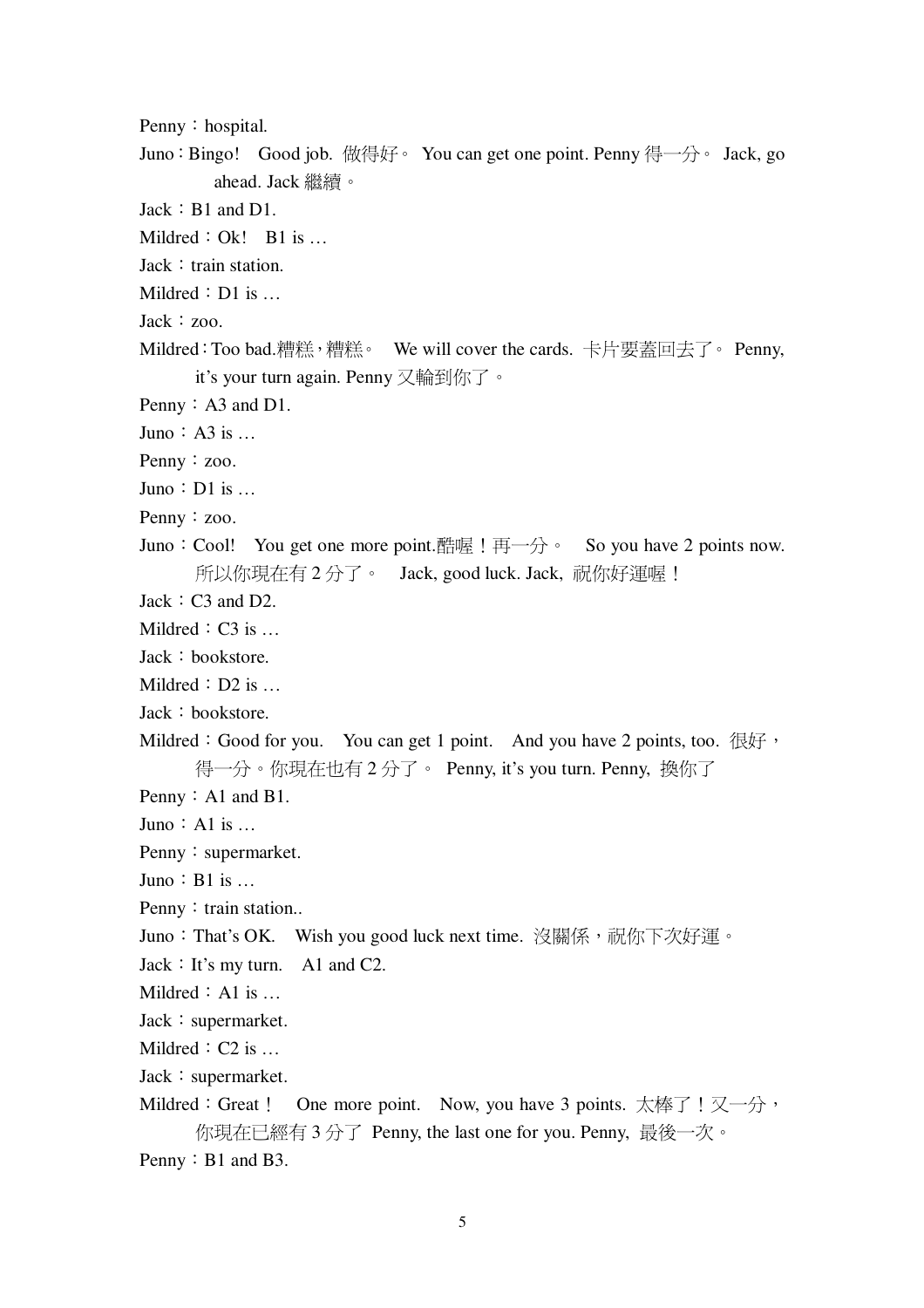Juno:  $B1$  is  $\dots$ 

Penny: train station.

Juno:  $B3$  is  $\dots$ 

Penny: train station.

Juno: One more point for you. $\overline{H}$   $\rightarrow$   $\overline{\rightarrow}$ 

- Mildred: Done! Let's see who's the winner.游戲結束,我們來看看誰贏。 Penny gets 1, 2, 3 points. Jack, you get 1, 2, 3 points, too. So, even.  $\overline{\mathcal{F}}$
- Juno:小朋友,這個遊戲是不是既有趣又有挑戰性Y! 不但可以學習到英文又 考驗你的記憶力。你也可以找爸媽、家人或朋友一起玩喔!接下來 Mildred 和 Juno 還要教小朋友唸謠,很有趣,小朋友可以跟著一起學習, Let's go!

# **Part D – Chant Where are you going?**

- Mildred:小朋友,玩過配對遊戲之後,你對今天所學的單字是不是更熟了3!
- 接下來,我們要將今天所學的單字還有句子編成一段有節奏的 chant。 Juno: Mildred, 我好想學喔!你可不可以教我?
- Mildred: No problem.沒問題!那我唸一遍,你唸一遍。
- Juno:OK. 當 Juno 老師唸完之後,電視機前的小朋友,請你也跟著我們唸一遍 喔!
- Mildred: Where are you going? 你要去哪裡? Where are you going?

Juno: Where are you going?

- Mildred, Juno: 電視機前的小朋友,換你們了! Where are you going?
- Mildred: I'm going to the hospital. 我要去醫院。I'm going to the hospital.
- Juno: I'm going to the hospital.
- Mildred, Juno: I'm going to the hospital.
- Mildred: What's the matter? 你怎麼了? What's the matter?
- Juno: What's the matter?
- Mildred, Juno: What's the matter?
- Mildred: I feel so terrible. 我覺得好糟。I feel so terrible.
- Juno: I feel so terrible.
- Mildred, Juno: I feel so terrible.
- Mildred: 第二段, Where are you going?
- Juno: Where are you going?
- Mildred, Juno: Where are you going?
- Mildred: <u>I'm going to the bookstore.</u> 我要去書局。 I'm going to the bookstore.
- Juno: I'm going to the bookstore.

Mildred, Juno: I'm going to the bookstore.

Mildred: For what ? 做什麼? For what ?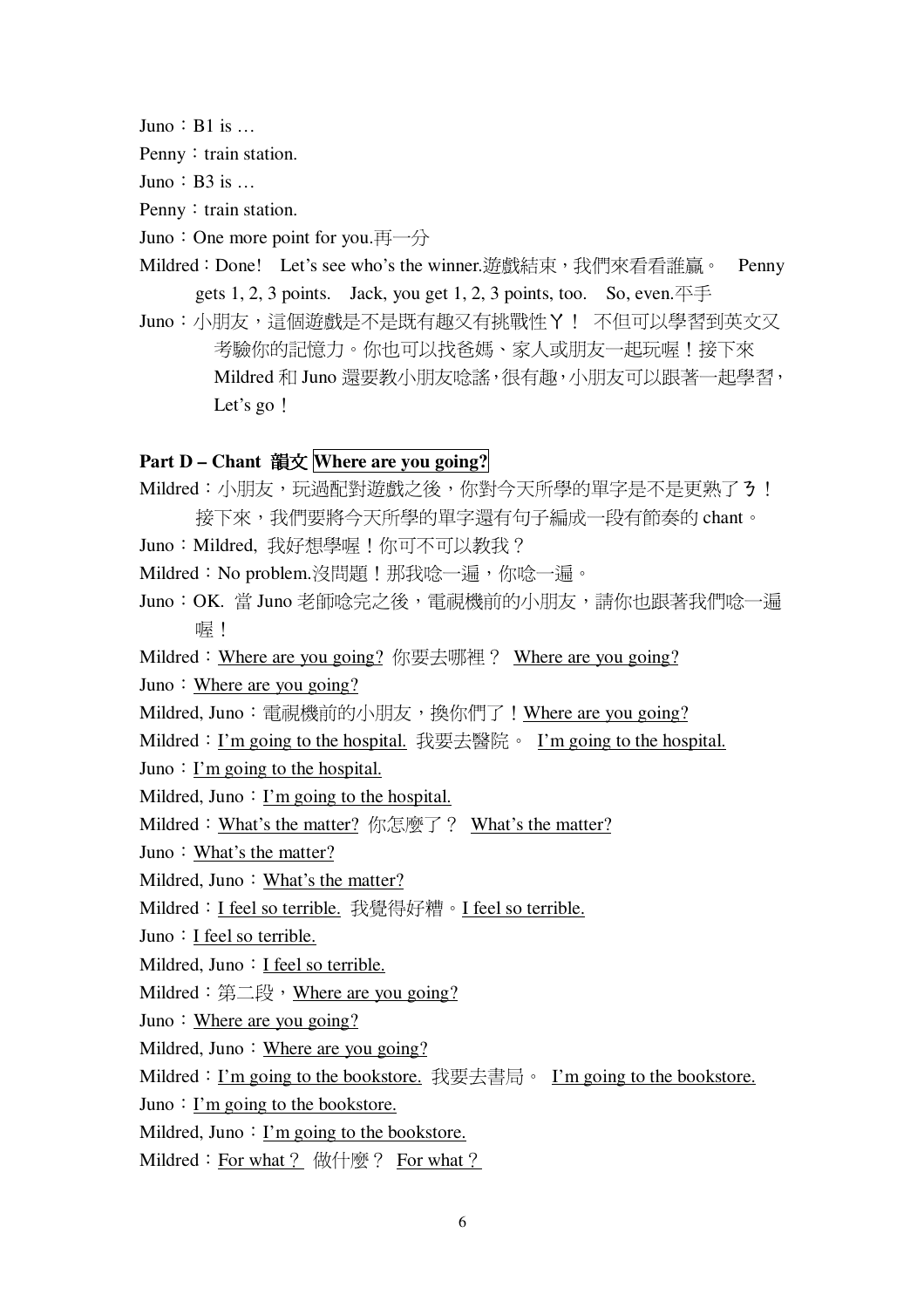Juno: For what? Mildred, Juno: For what? Mildred: I need a pencil. 我需要一枝筆。 I need a pencil. Juno  $: I$  need a pencil. Mildred, Juno  $: I$  need a pencil. Mildred: 第三段, Where are you going? Juno: Where are you going? Mildred, Juno: Where are you going? Mildred: I'm going to the zoo. 我要去動物園。I'm going to the zoo. Juno: I'm going to the zoo. Mildred, Juno: I'm going to the zoo. Mildred: Why? 為什麼? Why? Juno:  $Why?$ Mildred, Juno: Why? Mildred: To see the kangaroo. 去看袋鼠。 To see the kangaroo. Juno: To see the kangaroo. Mildred, Juno: To see the kangaroo. Mildred: 相信大家都熟悉這首 chant 了, 現在就請你們跟 Penny 和 Jack 一起來 唸。 Are you ready? Let's chant.

### Part E – Chant 韻文 Where are you going?

(醫院背景) Where are you going?  $(*2)$ I'm going to the hospital.  $(*2)$ What's the matter? I feel so terrible. (書局背景) Where are you going?  $(*2)$ I'm going to the bookstore.  $(*2)$ For what? I need a pencil. (動物園背景) Where are you going?  $(*2)$ I'm going to the zoo.  $(*2)$  $Why?$ To see the kangaroo.

## Ending [3 minutes]